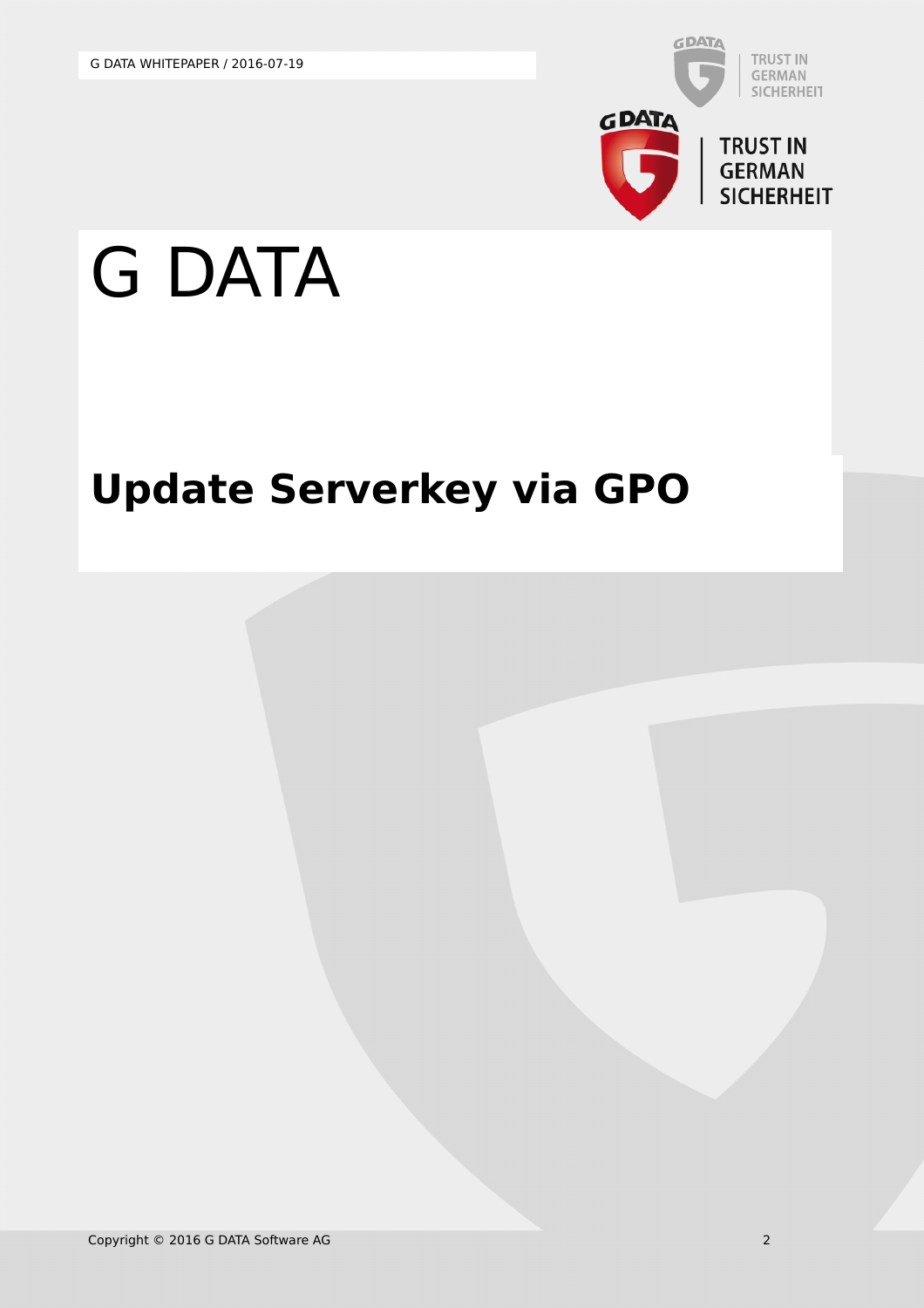

## 1 Open the Group Policy Management

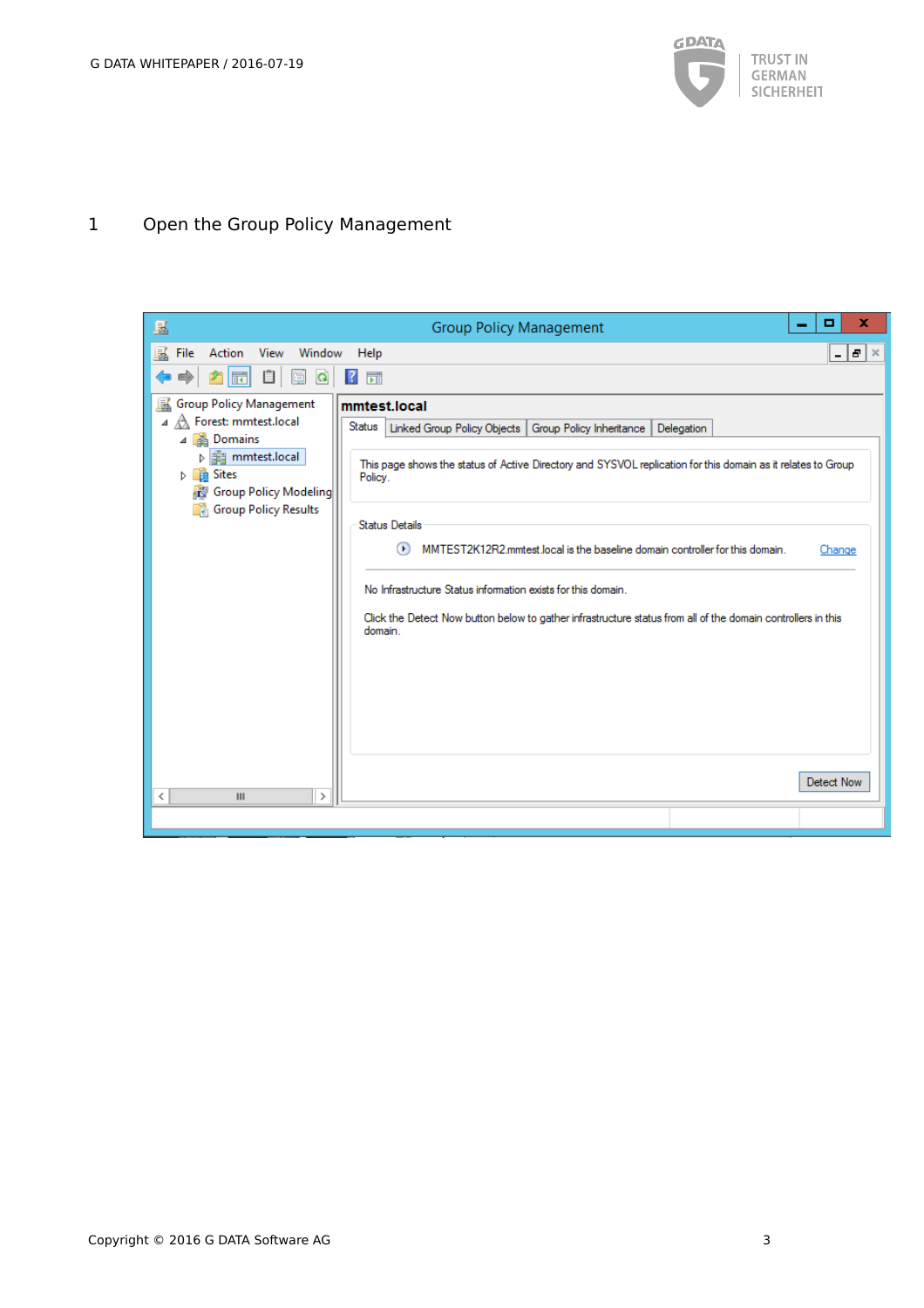

2 Make a right-click on your domain an select "Create a GPO in this domain, and Link it here…"

| 區<br><b>Group Policy Management</b>                                                                                                                                                                                                                                                                                                                                                                                                                                                                                                                                                               | x<br>▭                                                                                                                                                                                                                      |
|---------------------------------------------------------------------------------------------------------------------------------------------------------------------------------------------------------------------------------------------------------------------------------------------------------------------------------------------------------------------------------------------------------------------------------------------------------------------------------------------------------------------------------------------------------------------------------------------------|-----------------------------------------------------------------------------------------------------------------------------------------------------------------------------------------------------------------------------|
| 區<br>View<br>Window<br>File<br>Action<br>Help<br>自<br>固<br>$\vert$ ?<br>禪<br>Q<br>屙<br>c                                                                                                                                                                                                                                                                                                                                                                                                                                                                                                          | $B \times$<br>-                                                                                                                                                                                                             |
| <b>Group Policy Management</b><br>鼠<br>mmtest.local<br>Forest: mmtest.local<br>A<br>◢<br>Status<br>Linked Group Policy Objects   Group Policy Inheritance<br>4 <b>B</b> Domains<br><b>Ed mmtd</b><br>D.<br>Create a GPO in this domain, and Link it here<br><b>En</b> Sites<br>ь.<br>Link an Existing GPO<br><b>Group Po</b><br><b>Block Inheritance</b><br><b>R</b> Group Po<br>Group Policy Modeling Wizard<br>New Organizational Unit<br>Search<br>Change Domain Controller<br>Remove<br>Active Directory Users and Computers<br>View<br>New Window from Here<br>Refresh<br>Properties<br>Help | Delegation<br>d SYSVOL replication for this domain as it relates to Group<br>baseline domain controller for this domain.<br>Change<br>domain.<br>astructure status from all of the domain controllers in this<br>Detect Now |
| $\mathbf{H}$<br>$\,$<br>∢<br>Create a GPO in this domain and link it to this container                                                                                                                                                                                                                                                                                                                                                                                                                                                                                                            |                                                                                                                                                                                                                             |

3 Give the Policy a handsome name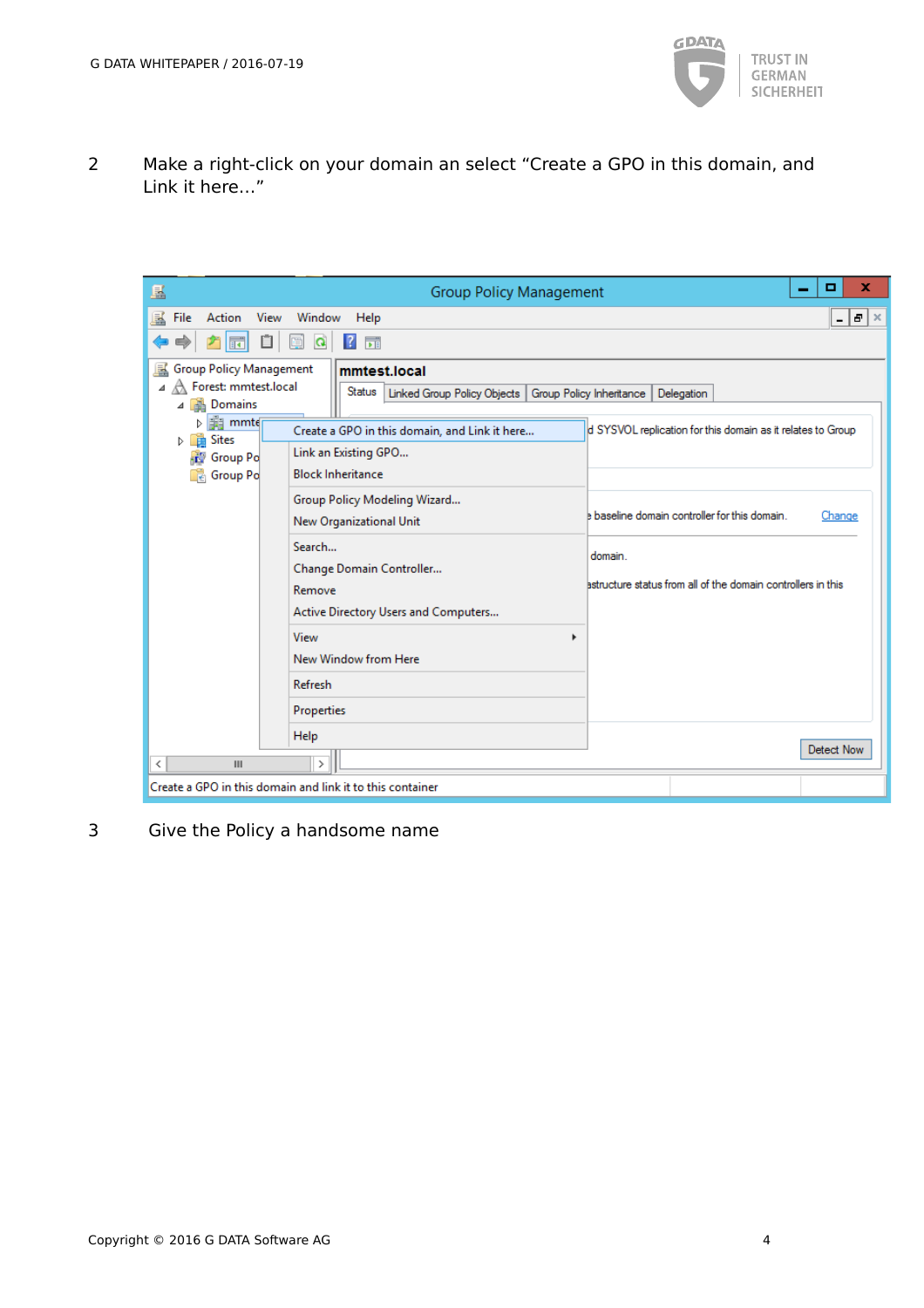

4 Then right-click on it and select "Edit"

| 垦                                                                                                                                                                                                                                                                                                             | <b>Group Policy Management</b>                                      |            |                     | x<br>▫       |
|---------------------------------------------------------------------------------------------------------------------------------------------------------------------------------------------------------------------------------------------------------------------------------------------------------------|---------------------------------------------------------------------|------------|---------------------|--------------|
| 基<br>Action<br>View<br>Window Help<br>File                                                                                                                                                                                                                                                                    |                                                                     |            |                     | - 15<br>l ×  |
| $\mathbf{x}$ of<br>$\sqrt{2}$<br>詞<br>菲                                                                                                                                                                                                                                                                       |                                                                     |            |                     |              |
| Group Policy Management<br>富<br>test<br>⊿ A Forest: mmtest.local<br>Scope<br><b>Details</b><br>Settings  <br>4 <b>B</b> Domains<br>Links<br>⊿ 手 mmtest.local<br>Display links in this location:<br>Default Domain<br>氭<br>扉<br>Neues Gruppen<br>The following sites, domains, and OUs are linked to this GPO: | Delegation<br>mmtest.local                                          |            |                     | v            |
| 偏<br>test<br>Gî<br>Des<br>Edit<br>Þ                                                                                                                                                                                                                                                                           |                                                                     | Enforced   | <b>Link Enabled</b> | Path         |
| <b>Dor</b><br><b>Enforced</b>                                                                                                                                                                                                                                                                                 |                                                                     | No         | Yes                 | mmtest.local |
| 6î<br>Mic<br>$\checkmark$<br><b>Link Enabled</b><br>G<br>Gro<br>$\triangleright$ 1                                                                                                                                                                                                                            | $\mathbf{III}$                                                      |            |                     | $\,>\,$      |
| Save Report<br>$\triangleright$ $\Box$ WM<br><b>D</b> 国 Star<br>View<br>Þ<br><b>D</b> Sites<br>New Window from Here<br><b>Group Poli</b><br>$\mathbf{r}$<br>Delete<br>Group Poli<br>r<br>Rename<br>Refresh<br>Help<br>o eo casang<br>This GPO is linked to the following WMI filter:                          | only apply to the following groups, users, and computers:<br>Remove | Properties |                     |              |
| <none><br/><math>\mathbf{III}</math><br/>∢<br/>&gt;</none>                                                                                                                                                                                                                                                    |                                                                     | ٧          | Open                |              |
| Open the GPO editor                                                                                                                                                                                                                                                                                           |                                                                     |            |                     |              |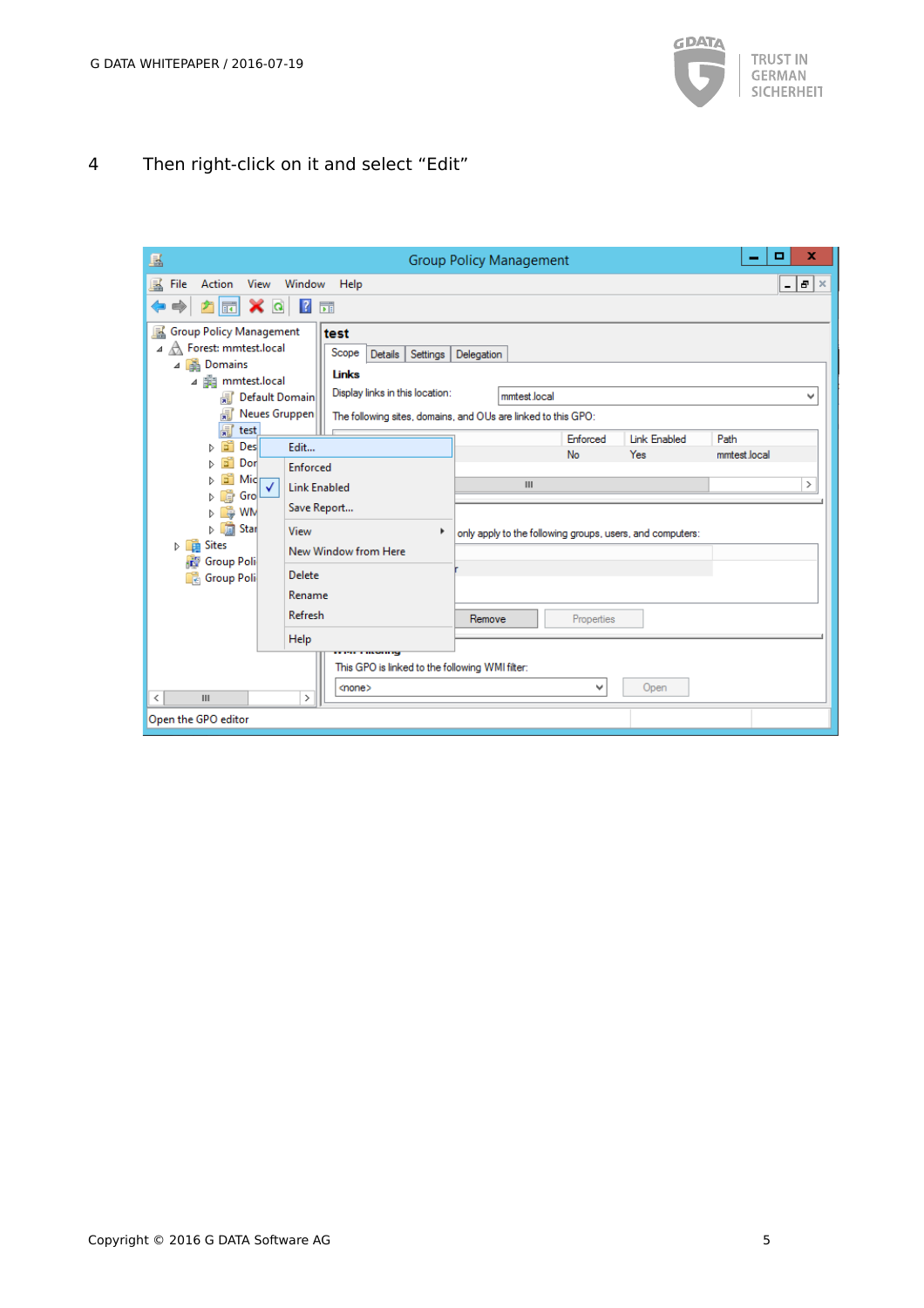

5 Navigate on the left trough "Computer configuration->Preferences->Windows-Settings->Registry". Then perform a right-click in the right windows and select "New->Registry Item"

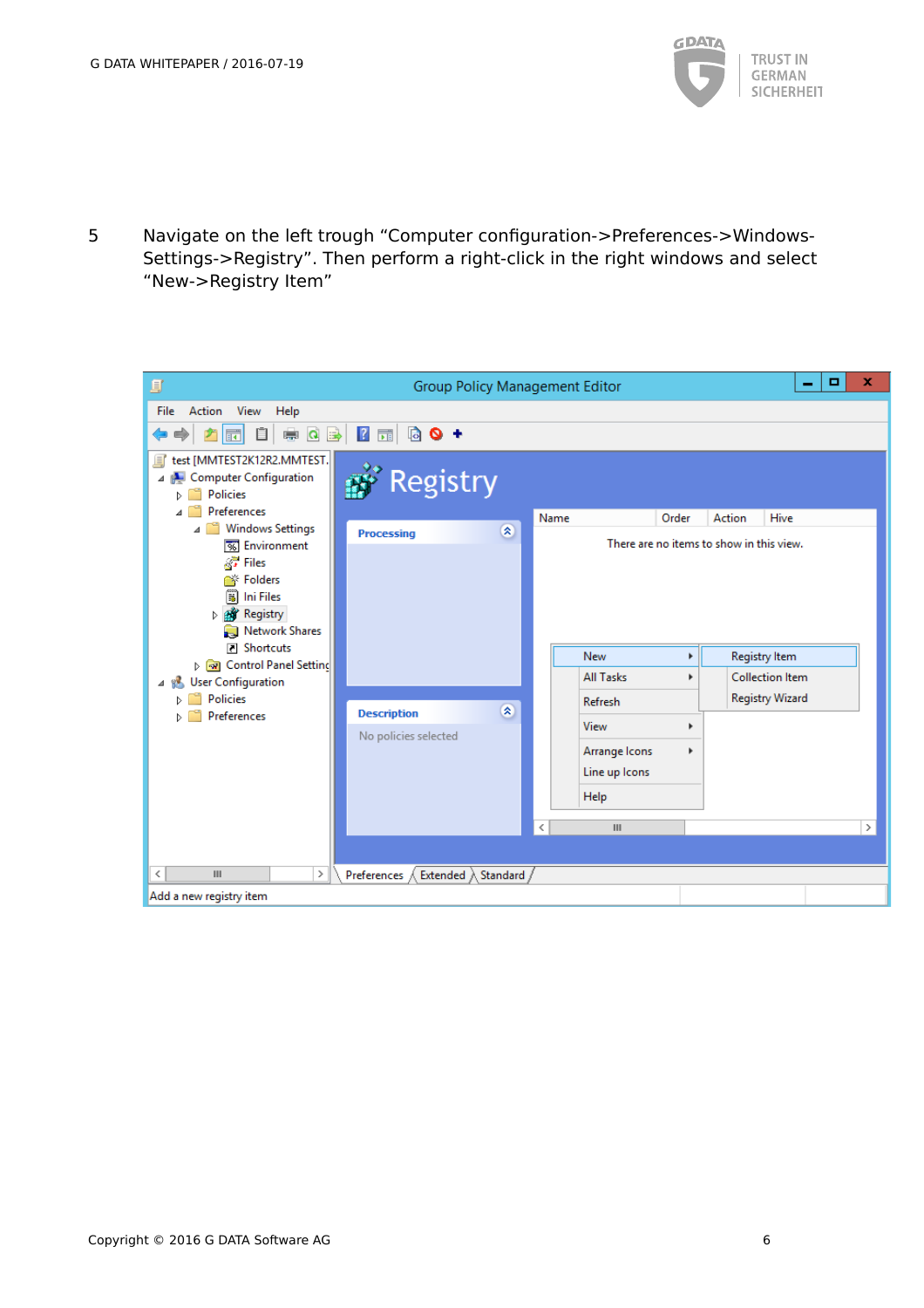

6 Hive is "HKEY\_LOCAL\_MACHINE"

Key Path is "SOFTWARE\Wow6432Node\G DATA\AVKClient".

Value name is "Server",

Value type is "REG\_SZ"

Value data is the name or IP-Adress of your new Management Server.

|                   | ×<br>New Registry Properties             |  |  |
|-------------------|------------------------------------------|--|--|
| General<br>Common |                                          |  |  |
| Action:           | Update<br>v                              |  |  |
| Hive:             | HKEY_LOCAL_MACHINE<br>v                  |  |  |
| Key Path:         | SOFTWARE\Wow6432Node\GDATA\AVKClienI<br> |  |  |
| Value name        |                                          |  |  |
| Default           | Server                                   |  |  |
| Value type:       | REG_SZ<br>v                              |  |  |
| Value data:       | MMTEST2K12R2                             |  |  |
|                   |                                          |  |  |
|                   | Cancel<br>Apply<br>Help<br><b>OK</b>     |  |  |

7 Create another Registry Item:

Hive is "HKEY\_LOCAL\_MACHINE"

KEY PATH is "SOFTWARE\Wow6432Node\G DATA\AVKClient\Neuralyzer\1"

Value name is "ConfData"

Value type is "REG\_DWORD"

Value data is "3